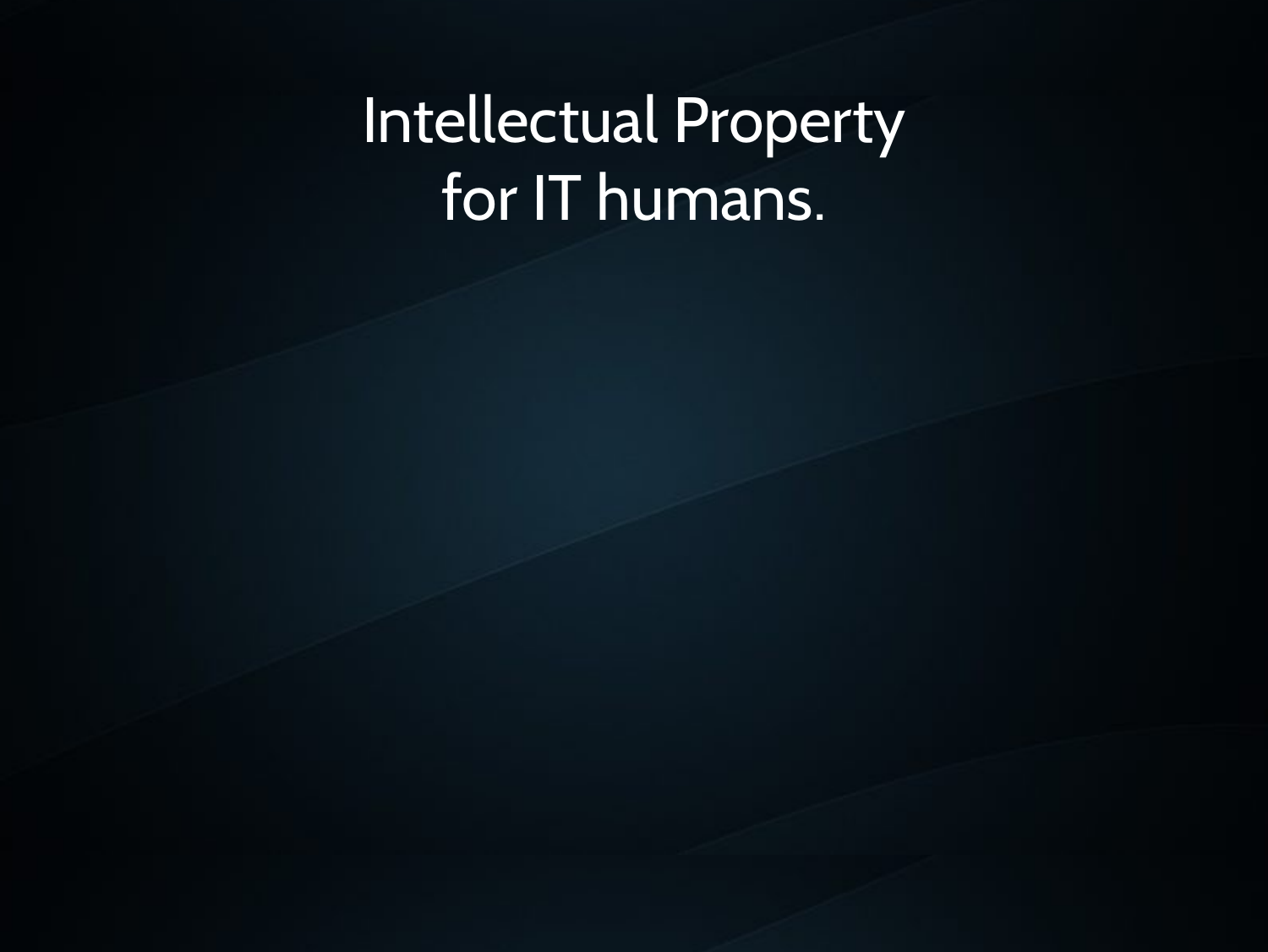## IP (and all property) does ONE THING...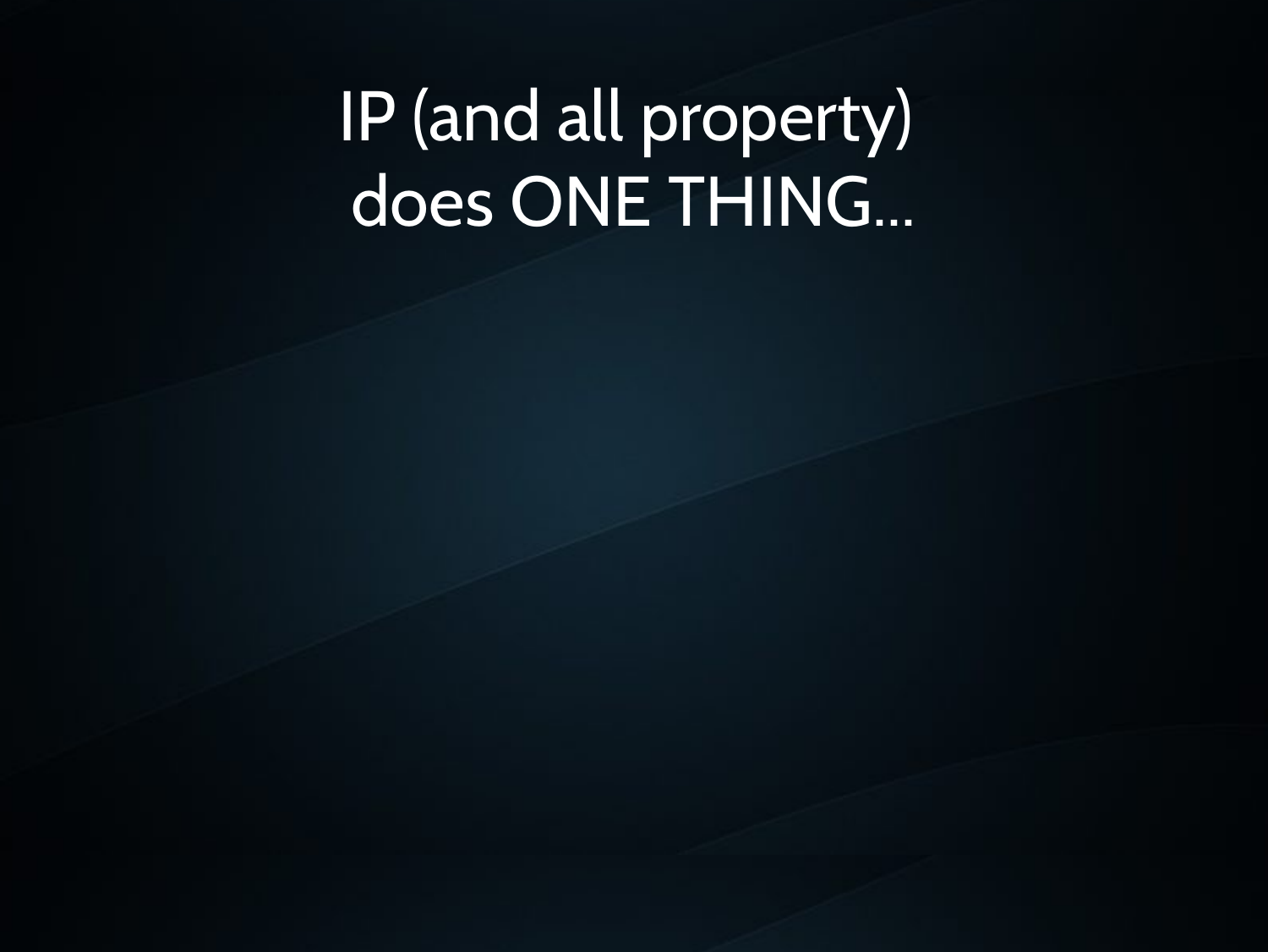# EXCLUDE!

The right to tell other people to GTFO.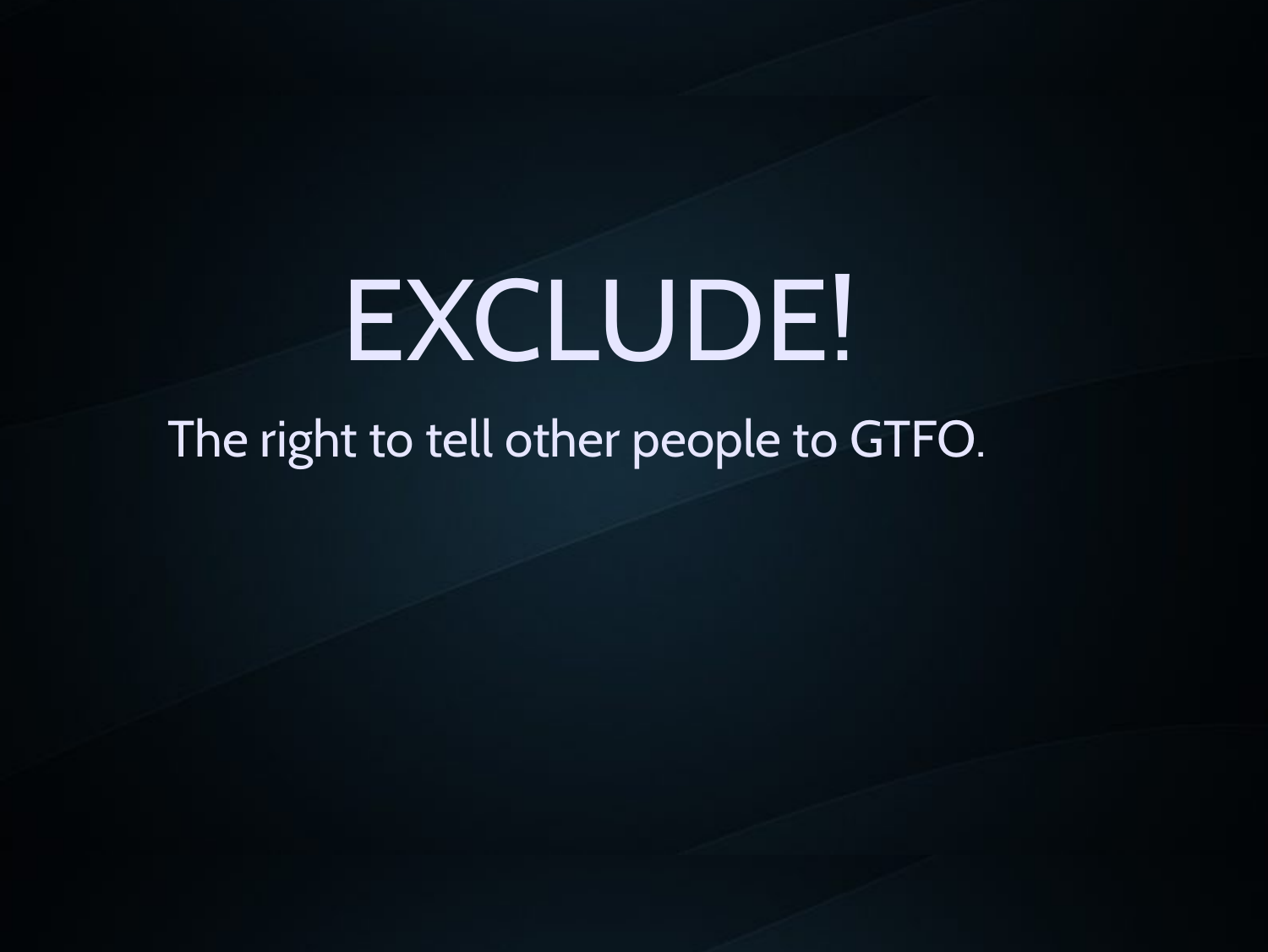Remember, now that we're in real life:

On the "law" side – you're only dealing with things that someone has chosen to spend a minimum of \$500 (and potentially bad press) to go after you on.

On the "social / net / etiquette" side, things are interesting: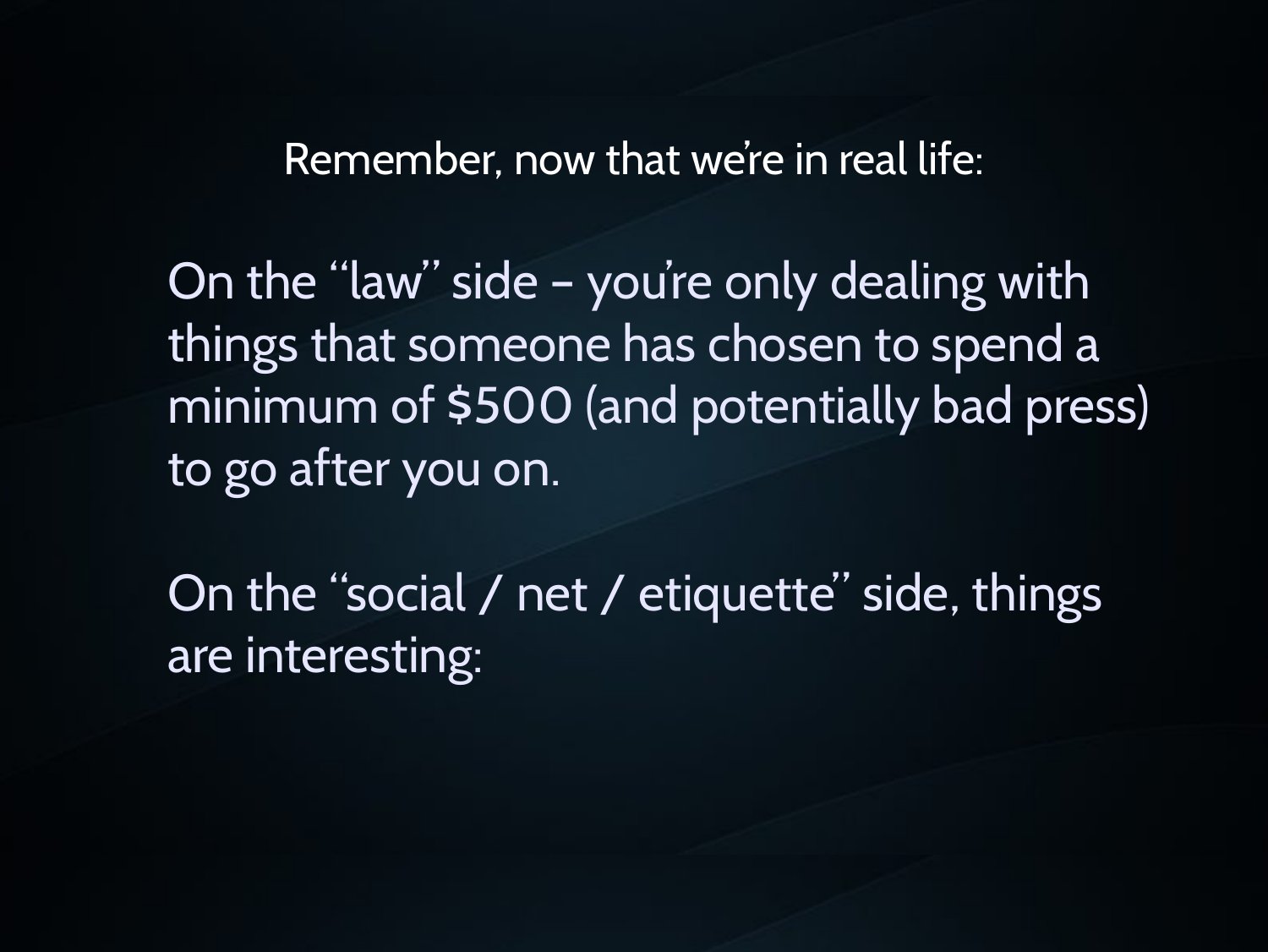#### Four (basic) kinds of IP

- Copyright
- Patent
- Trademark
- Trade Secret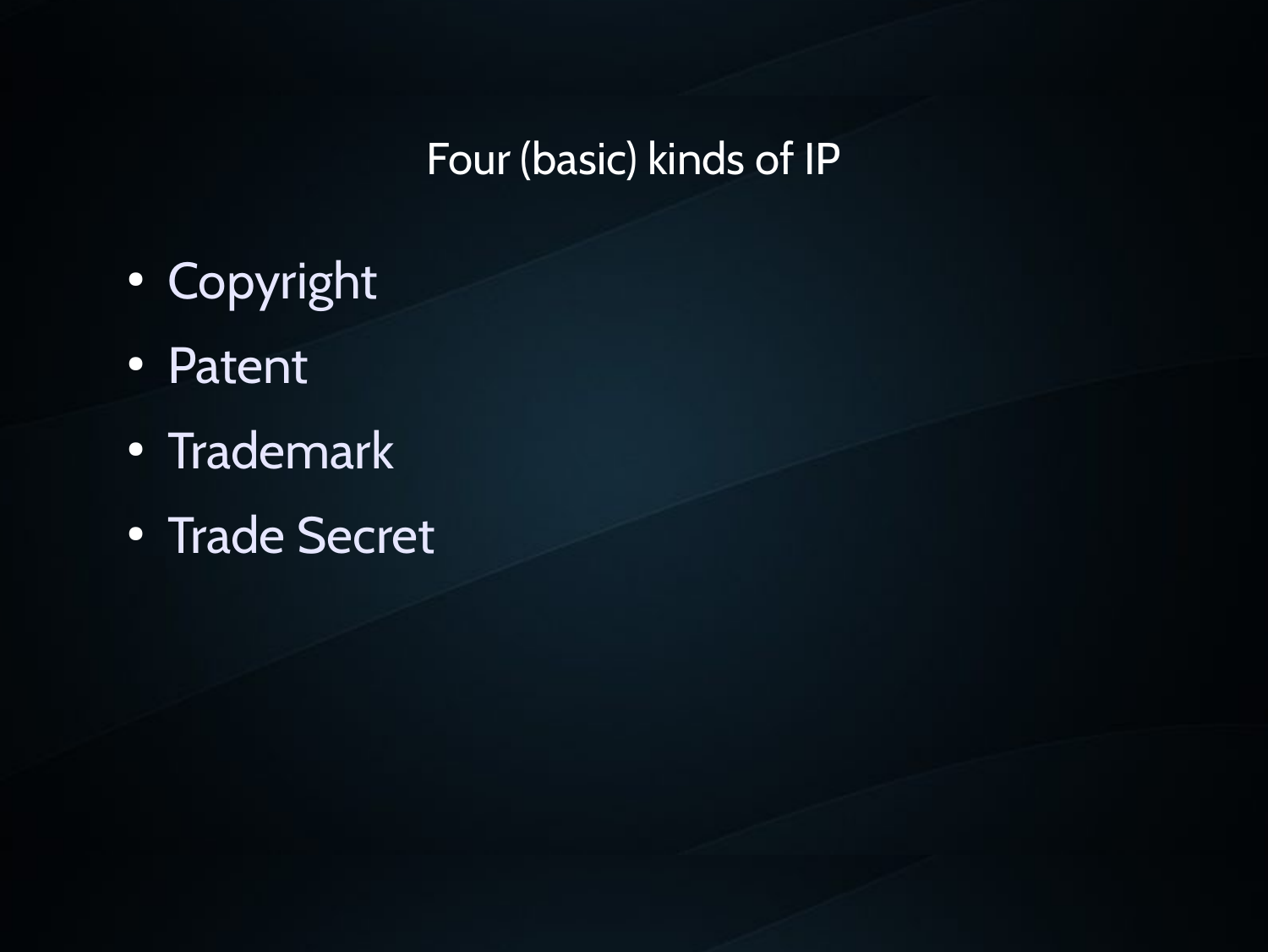#### Trademark

Protects any symbol that identifies your organization.

Use TM first, then get it registered, quickly.

Also – DOMAIN NAME. Watch out.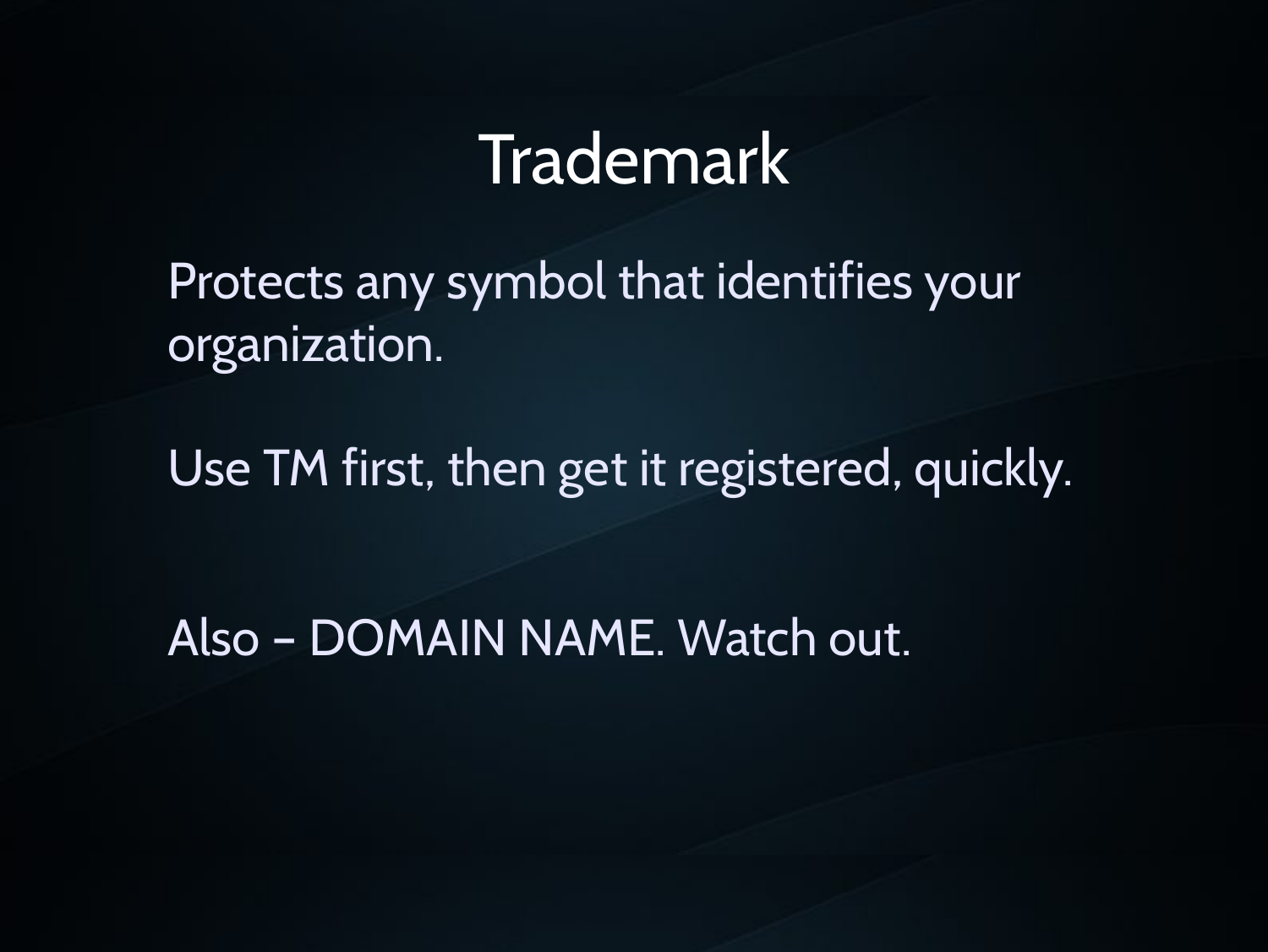## Patent (theory)

Protects inventions and ideas

Must be:

- Novel (new)
- Non-obvious
- Useful (utility)

(does something as opposed to means something/is beautiful etc.)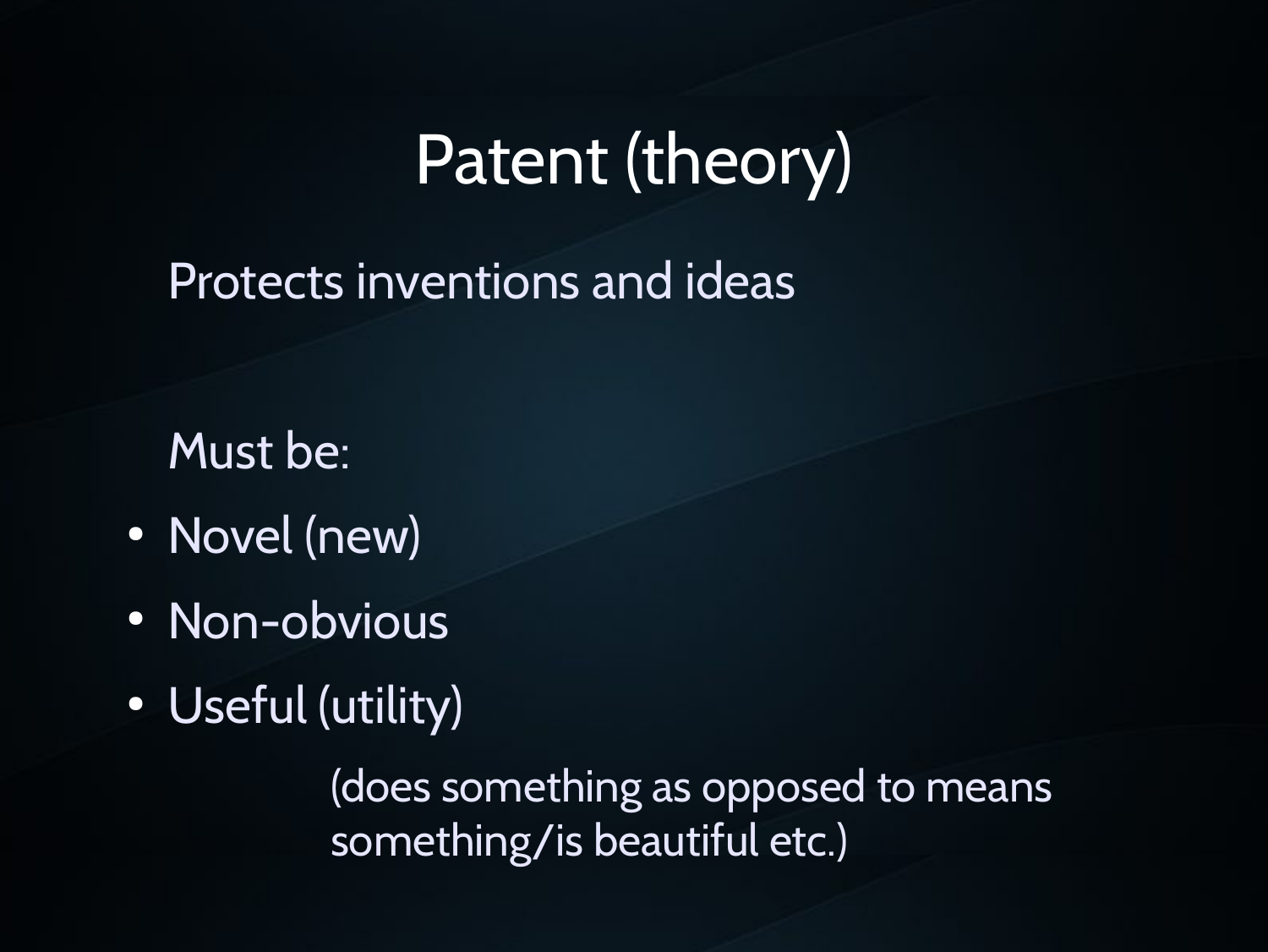#### Patent in Practice (re software)

CHAOS AND WAR!

- Difficult to get if you're a little guy
- If you're big they're "easy"--

(the joke is, just add "on a computer" to anything)

- So, just buy up tons of them and point them at other companies as needed.
- (yeah, a lot of people think this is pretty ugly. e.g. "Patent Trolls")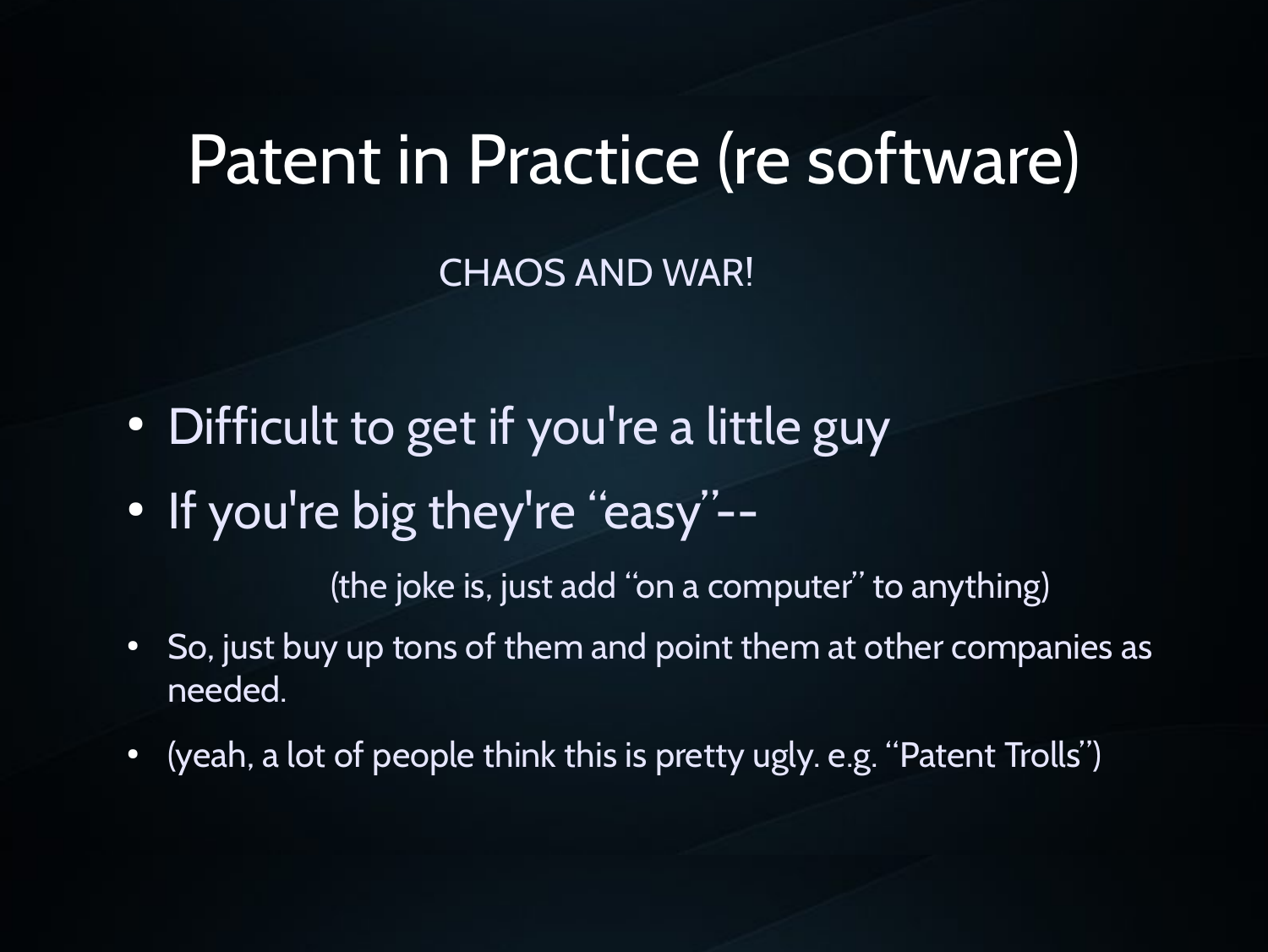#### Patent in Practice (re software)

CHAOS AND WAR!

So, basically: You probably won't want/need to get a patent.

A patent owner coming after YOU is probably a good problem to have, but will be a huge pain in the ass to deal with.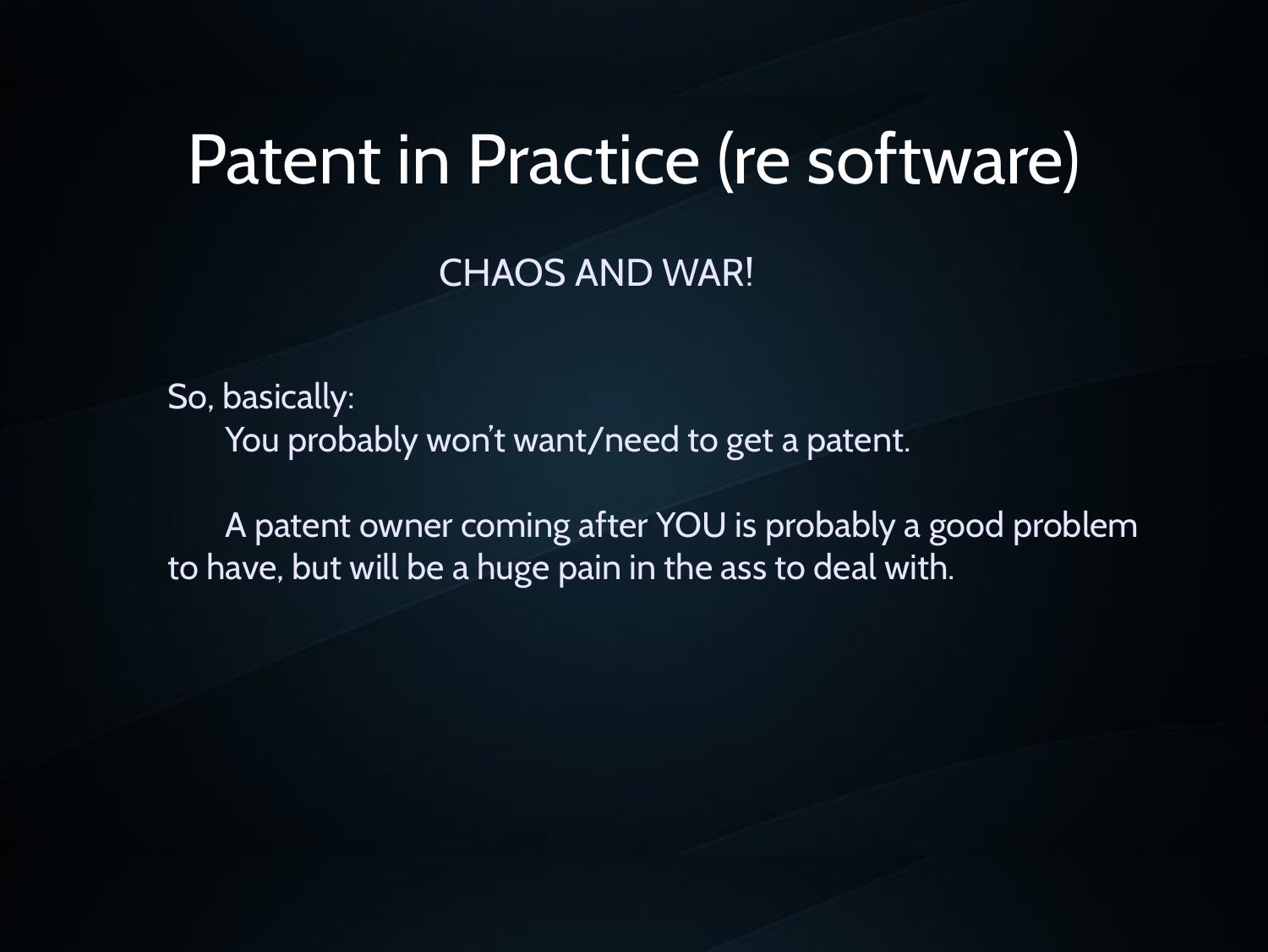#### Trade Secret

VERY different from others, in that they are a "SECRET"

Any secret info (or code) that provides an economic advantage...(and since you're in, or about to go to court, LEAKED OUT)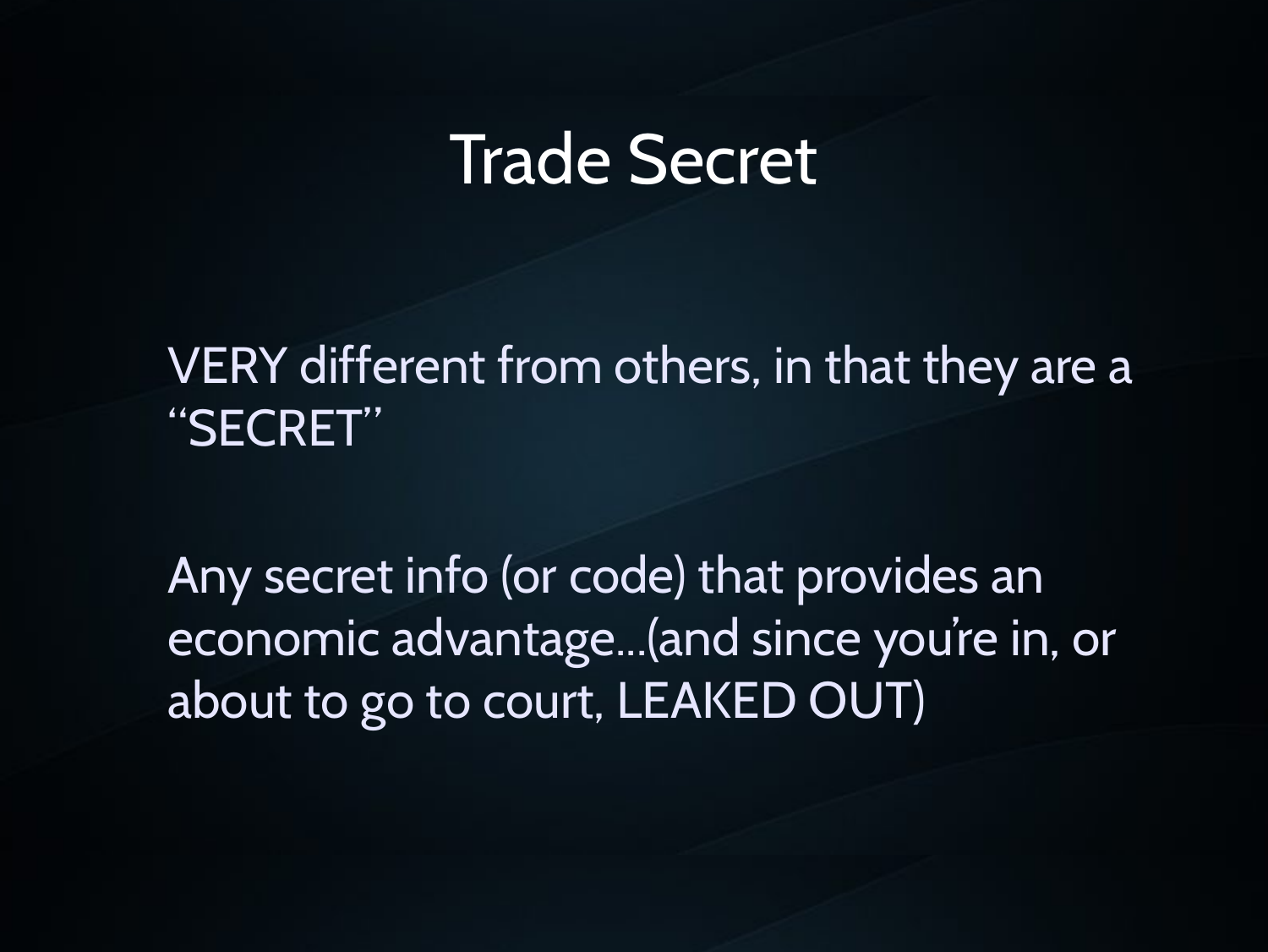#### Trade Secret

Not like other IP – protects things that are meant to be secret, not things that are out in public.

Solution?:

NDAs and good people?

(you can imagine how this gets messy. You hire a rockstar from somewhere else, where do the ideas come from?)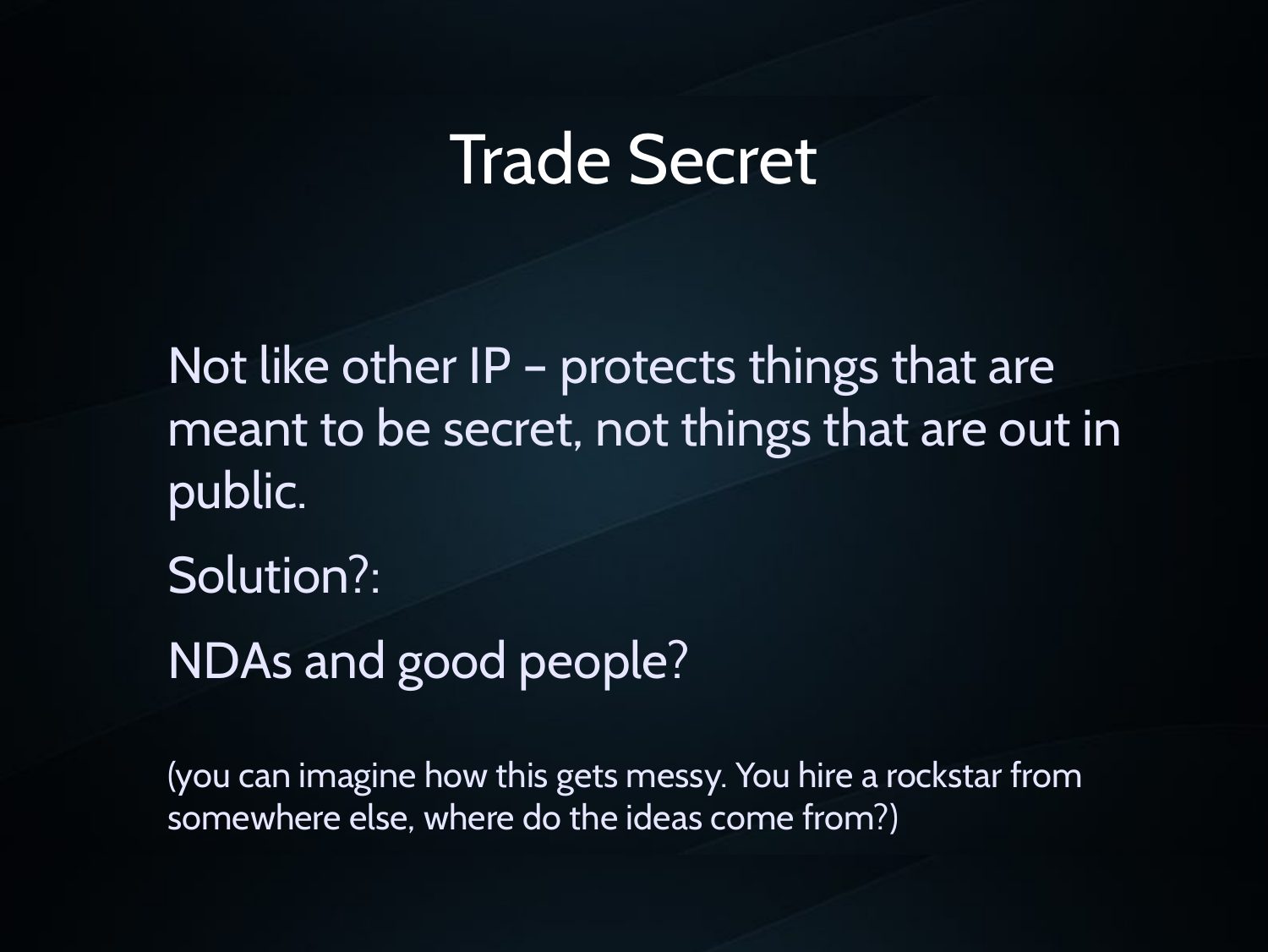#### Trade Secret

A little more reality:

If you have a brillant idea, and you're making people sign NDAs before even looking at it and/or talking about it

...yeah, you probably don't have a brilliant idea.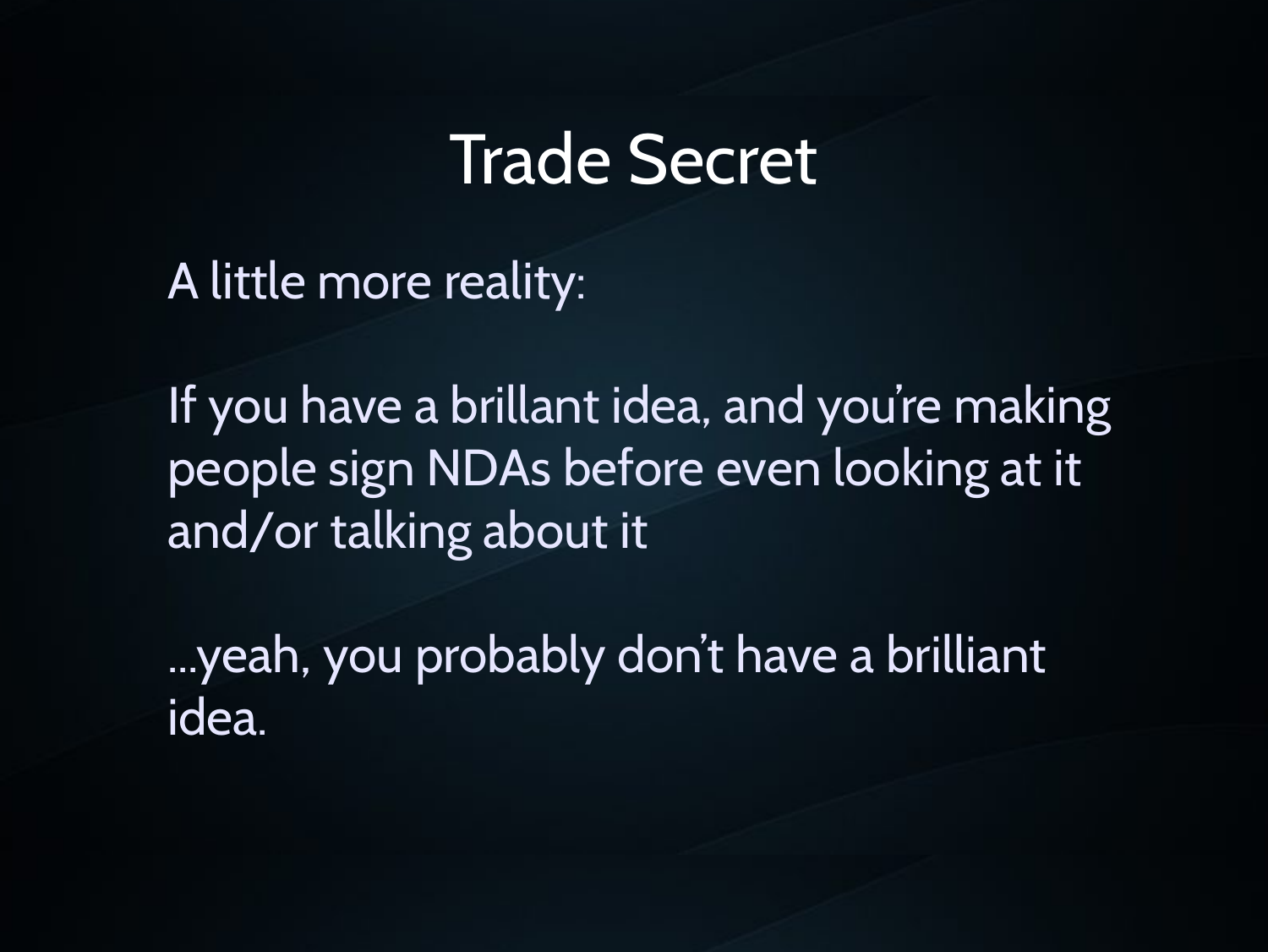## Copyright

- "Automatic"
- Not quite forever, but might as well be (75+life)
- Any "expression of an idea"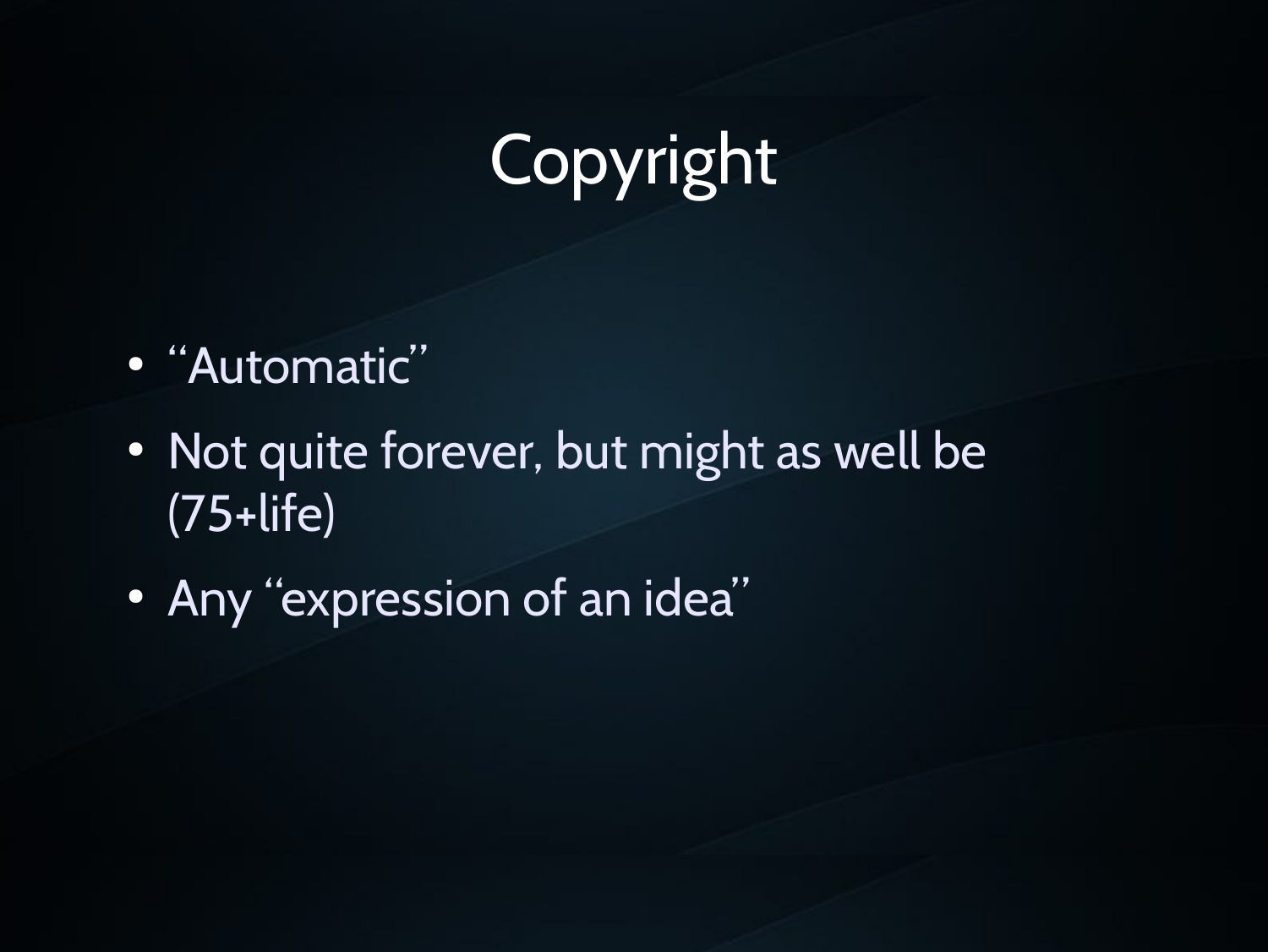## Copyright (your code)

- Technically automatic
- Probably better ways to protect
- Also, probably no one cares (yet)
- Also, watch where you got your starter code from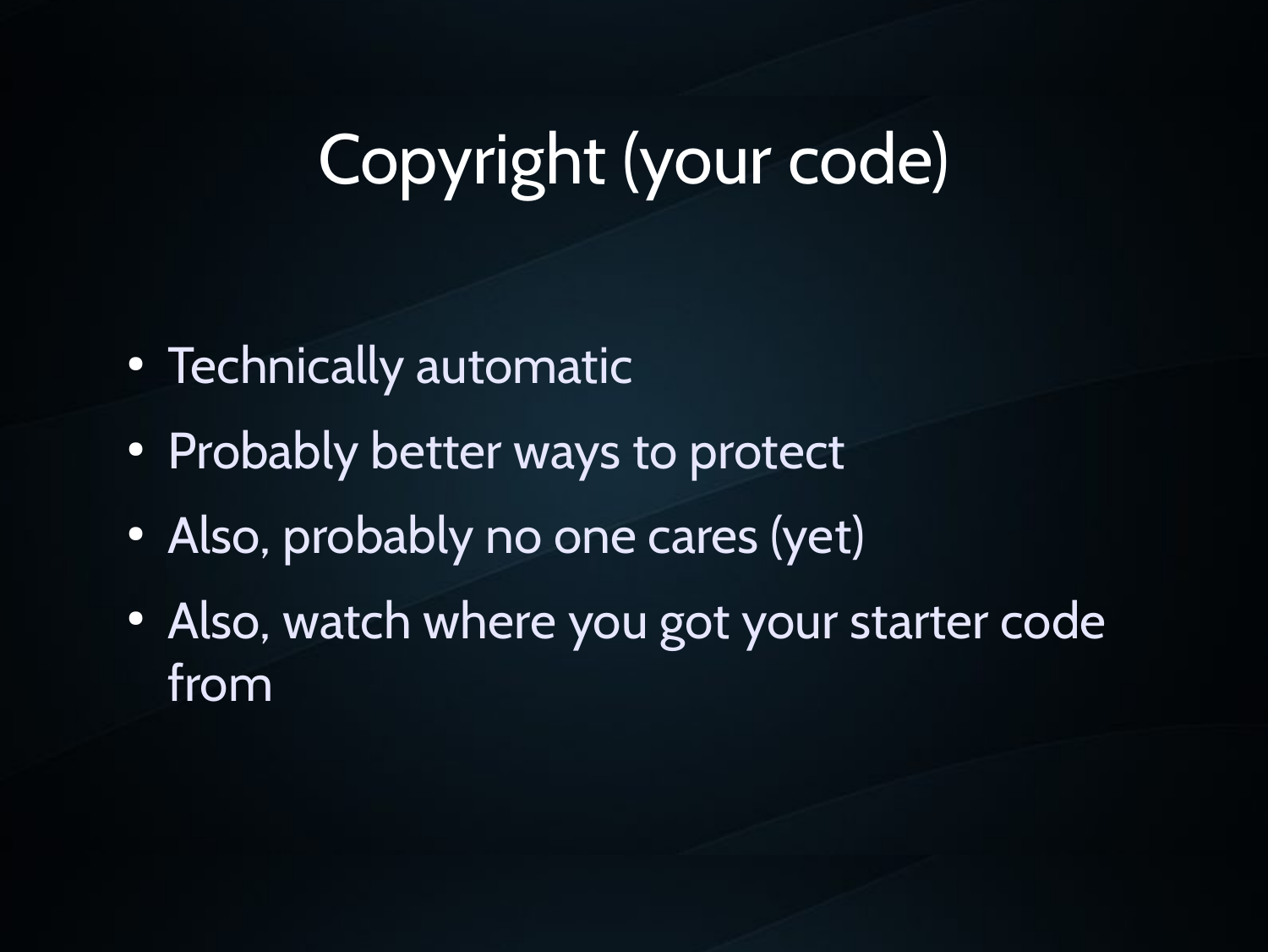Copyright (your code at work) On one hand, almost CERTAINLY a "work product" and owned by the company.

On the other, developers are pretty aware of the advantages of "open source."

(if not the advantages of Free Software.)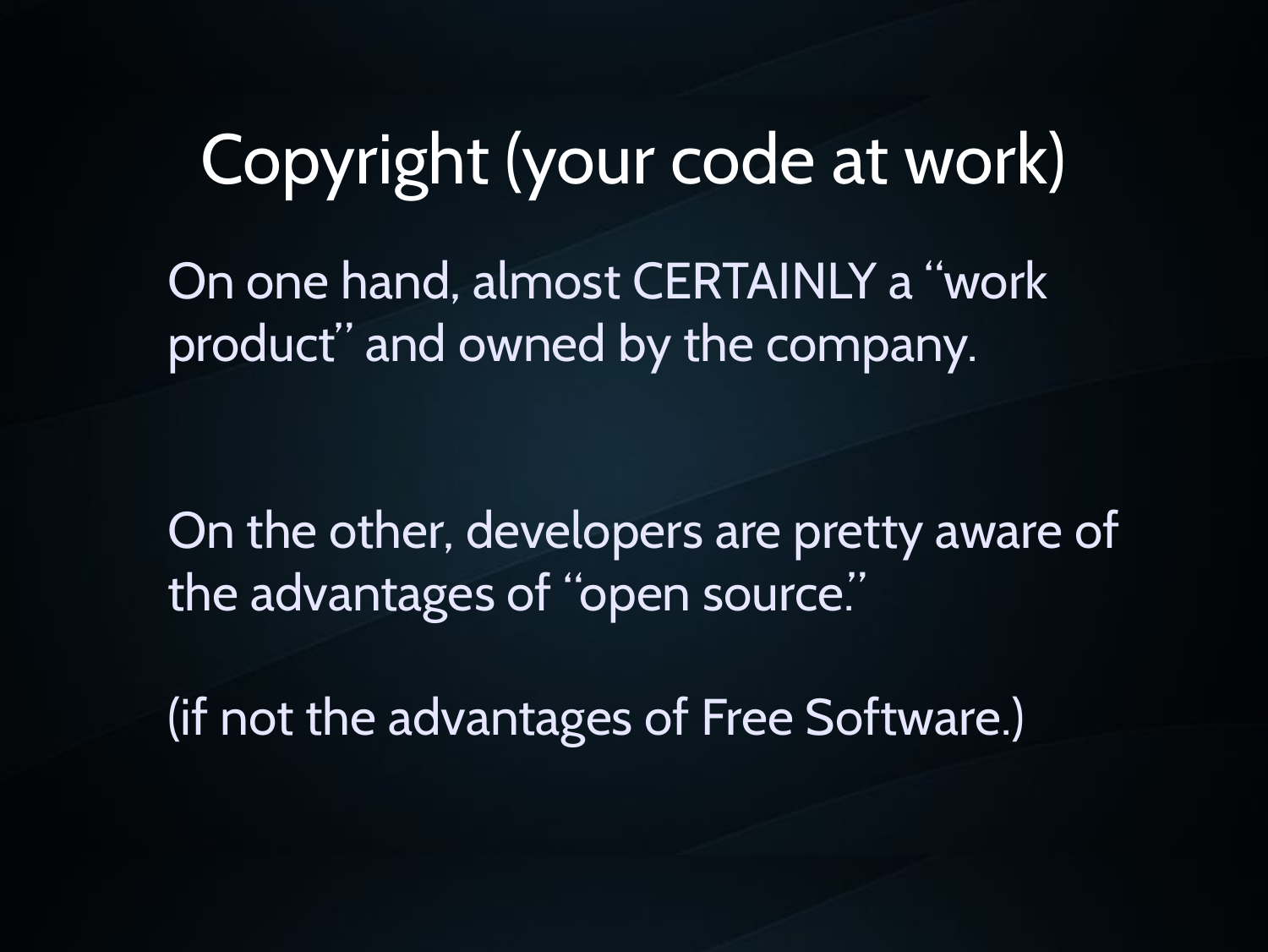## Copyright (other peoples' stuff)

The difference between what I'm supposed to tell you as a lawyer and what's actually going on is MASSIVE.

If you decide to use/copy, carefully consider the motivations/interests of the copy-ee.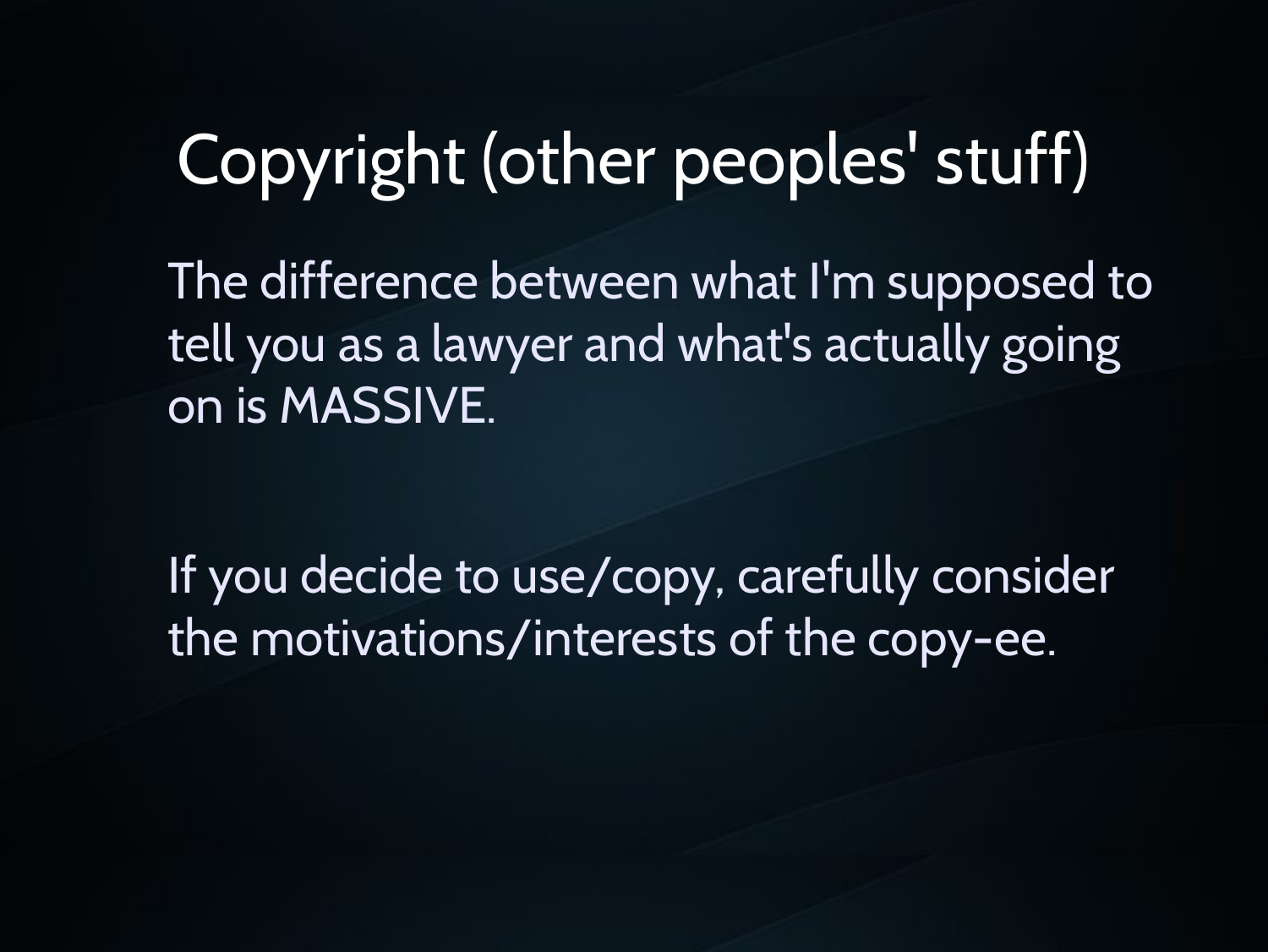## Some modern Copyright BS:

There are mofos out there with very serious censoring power who ARENT THE GOV'T..

(and to add insult to injury, they probably got there by engaging in MASSIVE copyright infringement)

(this is where technology, and zero-cost copying, got ahead of the law...)